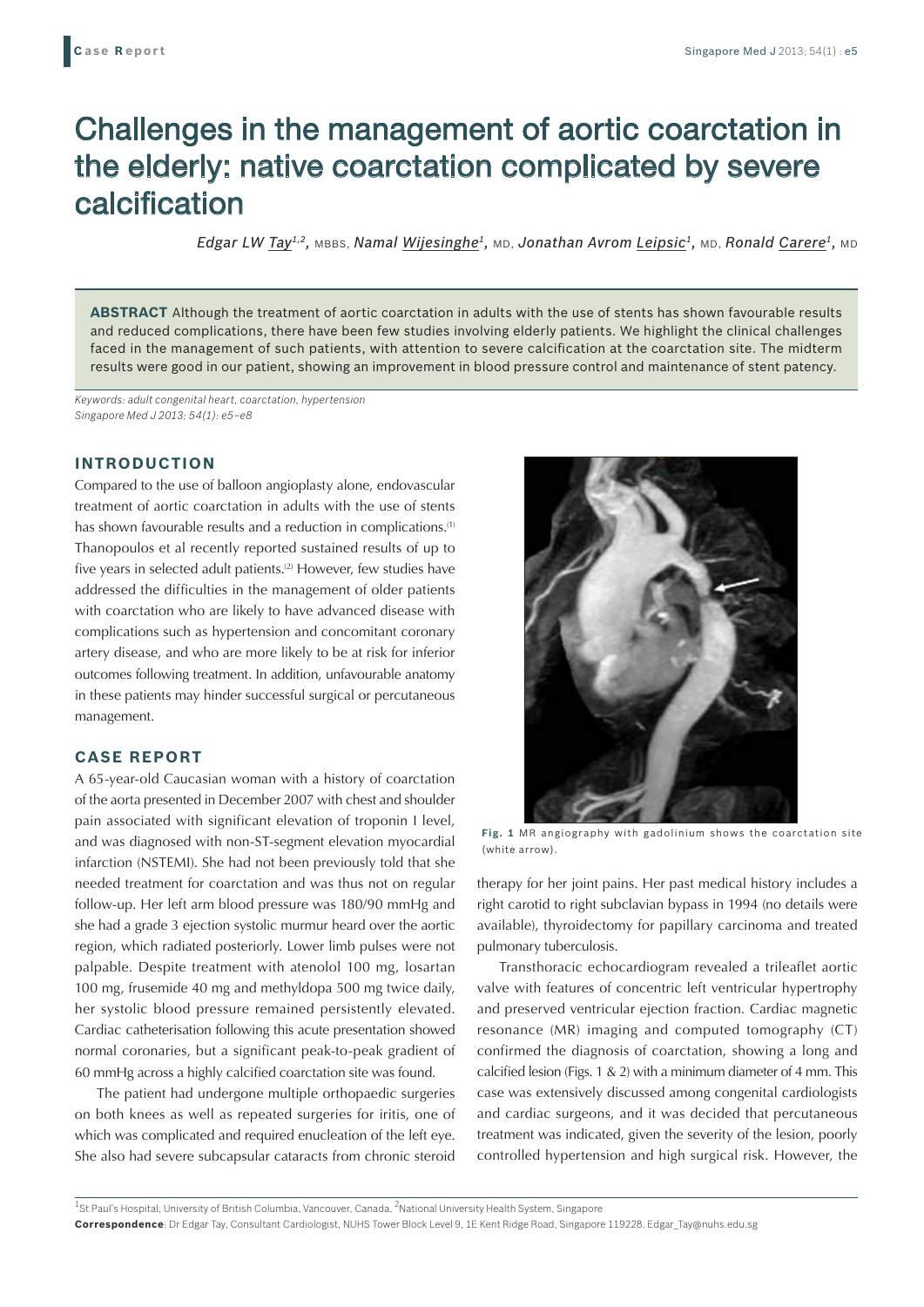

**Fig. 2** Axial CT image shows the severe circumferential calcification and narrowing of the coarctation (white arrow).

patient re-presented prior to the procedure with another similar episode of NSTEMI, with a maximum troponin level of 12 ug/L. Coronary angiogram again showed no significant coronary artery disease. It was speculated that severe hypertensive episodes could account for these events. However, it was noted that her blood pressure recorded at presentation (albeit delayed) in the emergency department was 170 mmHg.

The percutaneous procedure was performed following informed consent. A covered Cheatham-platinum stent™ was made available in the catheterisation laboratory and surgical backup was prearranged in the event of vascular complications. An 8 Fr sheath was inserted into the right femoral vein to facilitate transvenous ventricular pacing. The right femoral artery was preclosed with a 6 Fr Perclose ProGlide. A 6 Fr sheath was initially inserted and a 6 Fr multipurpose catheter with a 0.038" Terumo angled Glidewire® was used to cross the coarctation. This was subsequently exchanged with a 260-cm 0.035" J wire with its distal tip positioned in the left brachial artery, due to the occlusion of the right subclavian artery. A peak-to-peak gradient of 70 mmHg was obtained across the coarctation. Initial balloon angioplasty at 10 atm for ten seconds was performed with a 5 mm × 40 mm Ultra-thin™ Diamond balloon (Fig. 3). No waist was seen on the balloon during this initial inflation. The arterial sheath was upsized to an 80-cm 14 Fr Check-Flo II Intro Set. Following this, a 10 mm  $\times$  20 mm Ultra-thin™ Diamond balloon was introduced and sequentially inflated at 9–12 atm, at increments of 1 atm. The peak-to-peak pressure fell to 35 mmHg, but a localised dissection was seen at the inferior border of the coarctation. A Palmaz XL 3110 stent was crimped onto a 12 mm × 40 mm Ultra-thin™ Diamond balloon. The 14 Fr sheath was initially positioned proximal to the stenosis. The stent and balloon were then introduced within the sheath, followed by withdrawal of the sheath when a satisfactory position was achieved. With burst ventricular pacing at 180 beats per minute (to minimise cardiac output and potential stent displacement), the stent was deployed at 8 atm for ten seconds. A second inflation was performed at 10 atm for seven seconds, following which,



**Fig. 3** Angiography images demonstrate the (a & b) heavily calcified and long segment of stenosis; (c) waisting of the balloon during initial angioplasty; and (d) subsequent localised dissection seen in the inferior aspect of the coarctation. The stent is positioned (e) before (f) stent deployment. The final result shows good stent expansion. Note that the expansion is (g) less in the anteroposterior, as compared to (h) the lateral projection.

the peak-to-peak gradient fell to 12 mmHg (Fig. 4). Contrast angiography showed a good angiographic result with no evidence of further dissection or contrast extravasation. The patient was discharged uneventfully the following day with clopidogrel 75 mg for a month, continued with 325 mg of aspirin.

Six months after the procedure, her blood pressure control improved and her antihypertensives were reduced to two medications. Repeat CT imaging (ten months post-procedure) showed that the stent was widely patent, without evidence of neointimal hyperplasia or stenosis (Fig. 5).

# **DISCUSSION**

Although it has been previously described, coarctation of the aorta presenting as acute coronary syndrome is rare. $(3,4)$  This condition is associated with premature coronary artery disease, therefore a coronary angiogram would be indicated in such a presentation.<sup>(5)</sup> Significant coronary artery disease was excluded in our patient, but it remains uncertain if the abovementioned events were related to episodes of coronary vasospasm or severe hypertension.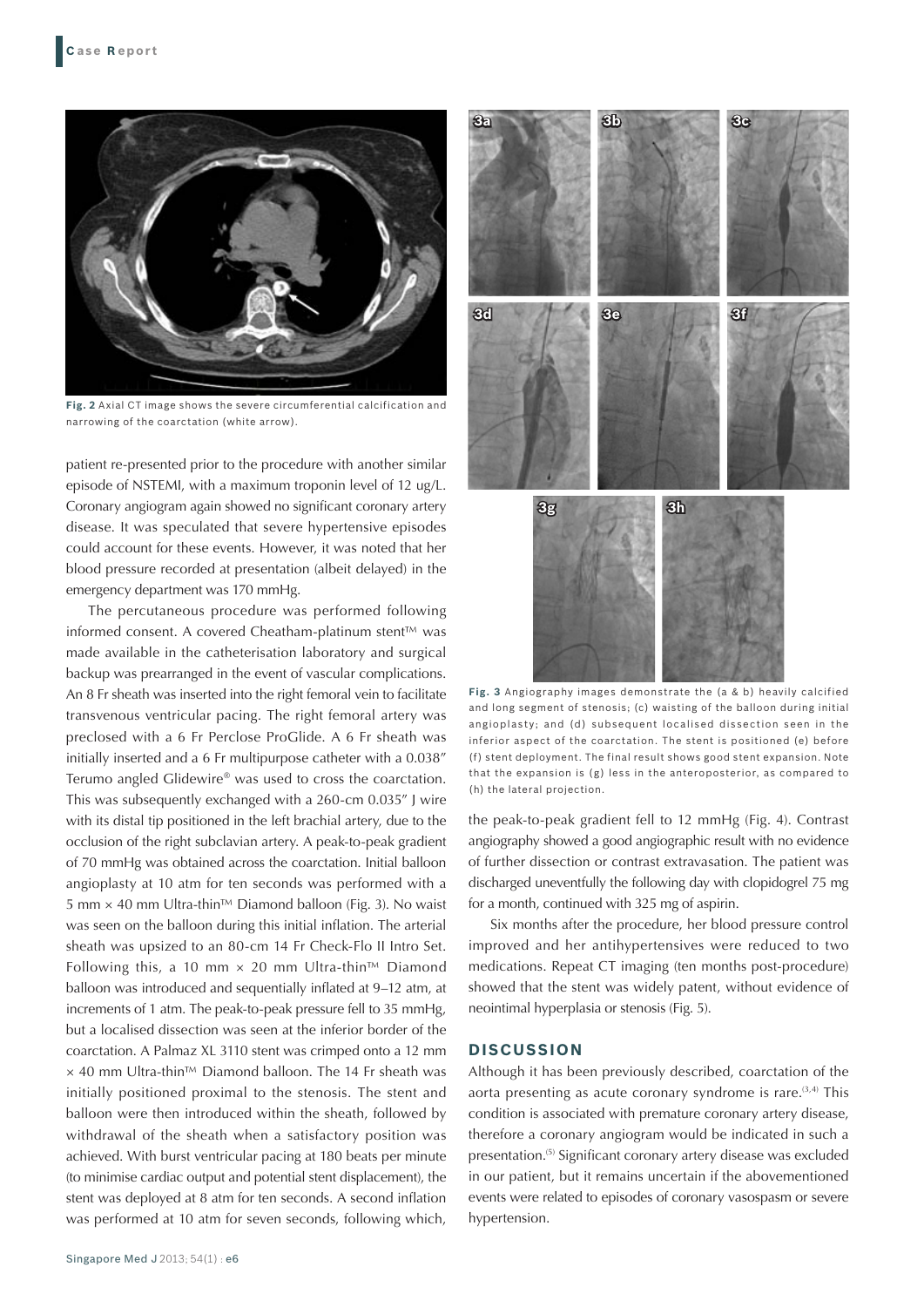

**Fig. 4** Haemodynamics show (a) the marked gradient across the coarctation before stent implantation and (b) the final pressure gradient after stenting.



**Fig. 5** CT images show sustained results at the ten-month follow-up.

This case demonstrates the challenges in the management of elderly patients. The therapeutic goal in this patient was to reduce the coarctation gradient in order to facilitate better blood pressure control, as well as reduce possible episodes of hypertensive crises and further myocardial injury. While current data suggest that the repair of coarctation of the aorta improves blood pressure control in many patients, $(6,7)$  some are left with significant hypertension, especially those treated late in life. However, most case series have demonstrated better blood pressure control with fewer medications needed in patients.(8) Unfortunately, these studies are limited by small sample size and few of them addressed patients older than 60 years of age.

The presence of a highly calcified and long segment of stenosis also presents a technical challenge. Surgical treatment is challenging and a bypass procedure would be a consideration. With areas of circumferential calcification, as in this case, balloon dilatation may fail to achieve adequate expansion. There is also the risk of aortic rupture and dissection to contend with in this unique population with longstanding hypertension and associated atherosclerotic disease.

We initially planned to address our patient's lesion in a staged manner to reduce the risk of rupture with deliberate underdilatation of the coarctation (with or without stenting), followed by a second, more definitive procedure. The dissection following the 10-mm balloon dilatation led us to proceed with